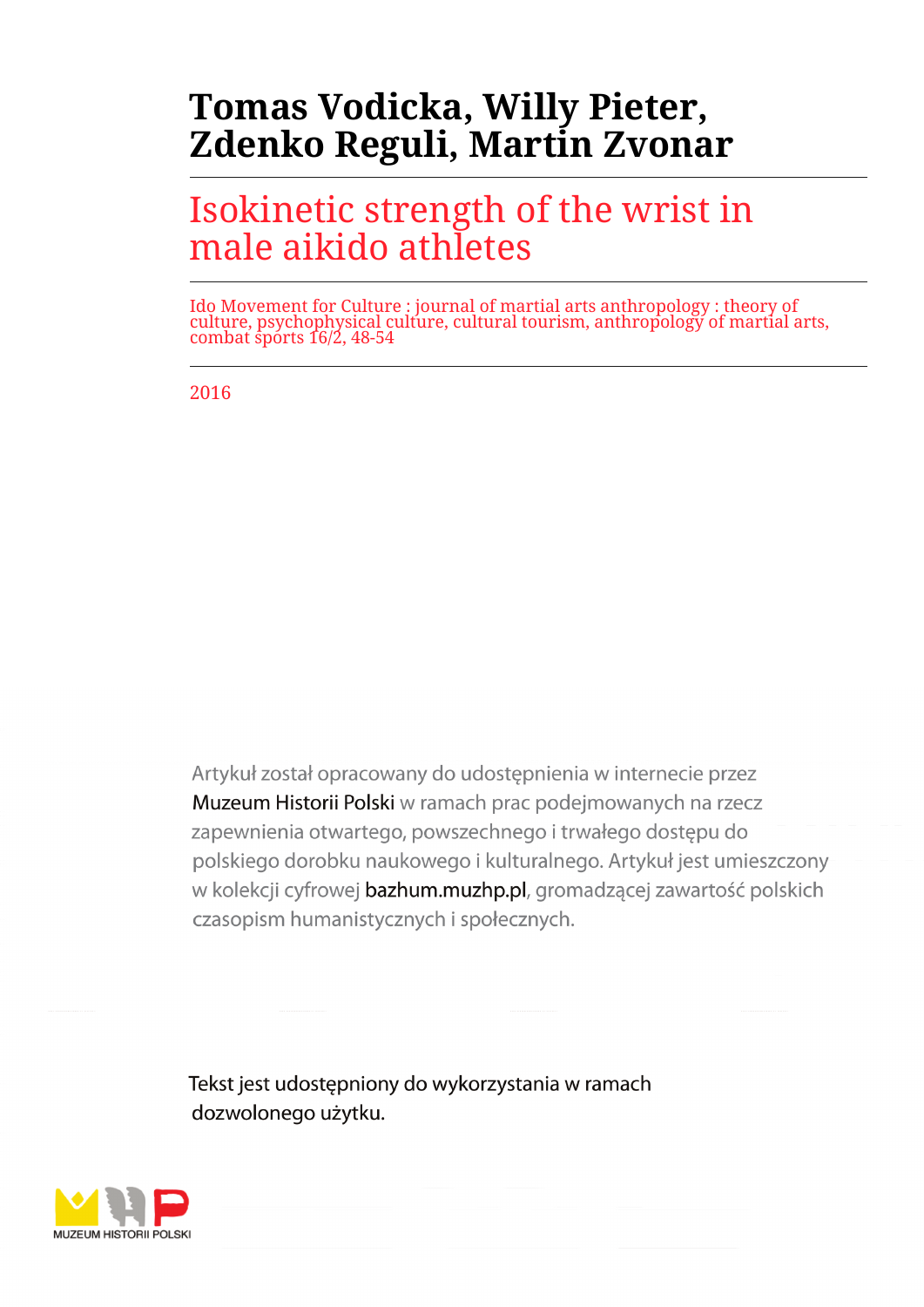### *© Idōkan Poland Association* "IDO MOVEMENT FOR CULTURE. Journal of Martial Arts Anthropology", Vol. 16, no. 2 (2016), pp. 48–54 DOI: 10.14589/ido.16.2.6

### **KINESIOLOGY**

TOMAS VODICKA<sup>B,E,F</sup>, WILLY PIETER<sup>A,C,F</sup>, ZDENKO REGULI<sup>A,D,E</sup>, MARTIN ZVONAR<sup>A,G</sup> Masaryk University (Brno, Czech Republic)

Contact e-mail: tvodicka@fsps.muni.cz

## **Isokinetic strength of the wrist in male aikido athletes**

Submission: 10.04.2015; acceptance: 8.10.2015.

**Key words**: martial arts, hand strength, torque, biomechanics

#### **Abstract**

Background. Physiological research in general on aikido is scarce. Although many aikido techniques use extreme wrist flexion and extension that may lead to injury, no information is available on isokinetic strength of the upper extremities in aikido. Investigations on grip strength in martial arts and combat sports were mainly done in judo.

Aim. The purpose of the current study was to assess isokinetic strength of the wrist in recreational aikido athletes.

Material and Methods. Male aikido practitioners (n=13, 33.23±7.94 years, 180.62±8.03 cm, 80.31±13.10 kg) were recruited from a summer camp organized at Masaryk University. Subjects were tested on a Cybex Humac Norm at 120°, 180° and 240°/sec on both left and right wrists. A 3-way (Side x Movement x Angular Velocity) Anova with repeated measures on the second and third factors was used to assess the differences between right and left wrist extension and flexion by angular velocity. The level of significance for all analyses was set to an effect size of 0.20.

Results. There was a Movement x Angular velocity interaction (partial eta<sup>2</sup> = 0.859, 95% CI: 0.451– 0.954). Simple effects analysis showed that wrist extension at 240°/sec (13.27  $\pm$  3.18 Nm) was lower than wrist flexion (23.55  $\pm$  6.66 Nm) at the same angular velocity (d = 2.050, 95% CI: 0.123 – 3.978) but the effect was not clear. Flexion at 120°/sec (31.64 ± 8.06 Nm) was higher than at 180°/s (28.50  $\pm$  7.10 Nm) but the effect was also not clear: d = 0.430 (95% CI: -2.375 – 3.235).

Conclusions. Based on the current results, strength exercises for wrist extension in aikido athletes may be indicated, although a larger sample size will be needed to arrive at a definitive conclusion. More research is required with aikidokas varying in age and experience. Female practitioners should be investigated as well. Future research should also include the positions at peak torque. Aikidokas have weaker handgrip strength than other combat sports/martial arts athletes. Based on the current results, strength exercises for wrist extension in aikido athletes may be indicated, especially when using weapons, where extension is more important in hand techniques.

#### **Introduction**

Research on physiological dimensions of combat sports is typically done on aerobic and anaerobic endurance. Initially, studies were concerned with characterizing recreational and elite combat sport athletes. Some of the earliest of these investigations were about heart rate and blood lactate in karatekas [Imamura *et al*., 1997] as well as isokinetic leg strength in American recreational [Pieter *et al*., 1989] and elite taekwondo athletes [Conkel *et al*., 1988]. As expected, Pieter *et al*. [1989] reported the quadriceps to elicit higher absolute peak torquesthan the hamstrings at all angular velocities tested in American male university students. Conkel *et al*. [1988] found isokinetic strength during leg extension at the knee jointat 300 $\degree$ /sec to be related to force of the front ( $r = 0.47,95\%$ CI:  $0.02 - 0.76$ ) and spinning back kicks ( $r = 0.69$ , 95%

CI: 0.34 – 0.87) in a combined sample of male and female members of the US national taekwondo teams. However, the relationship was not clear for the front kick, which may be related to it not being used in competition, even at the early stages of full-contact taekwondo according to the rules of the World Taekwondo Federation.

The right hamstrings to quadriceps (H/Q) peak torque ratio at 120°/s in American college students practicing taekwondo was higher when compared to a control group consisting of their counterparts in tennis (79.63  $\pm$  15.36% vs. 53.62  $\pm$  10.47%, d = 2.137, 9% CI: -4.237 – 8.512) but the effect was not clear [Pieter *et al*., 1989]. Recent research has also focused on isokinetic strength of the lower extremities in taekwondo [e.g., Fong *et al*., 2013] and karate [Probst *et al*., 2007]. A significant correlation between isokinetic leg extension strength at 240°/ sec and length of taekwondo training  $(r = 0.639)$  was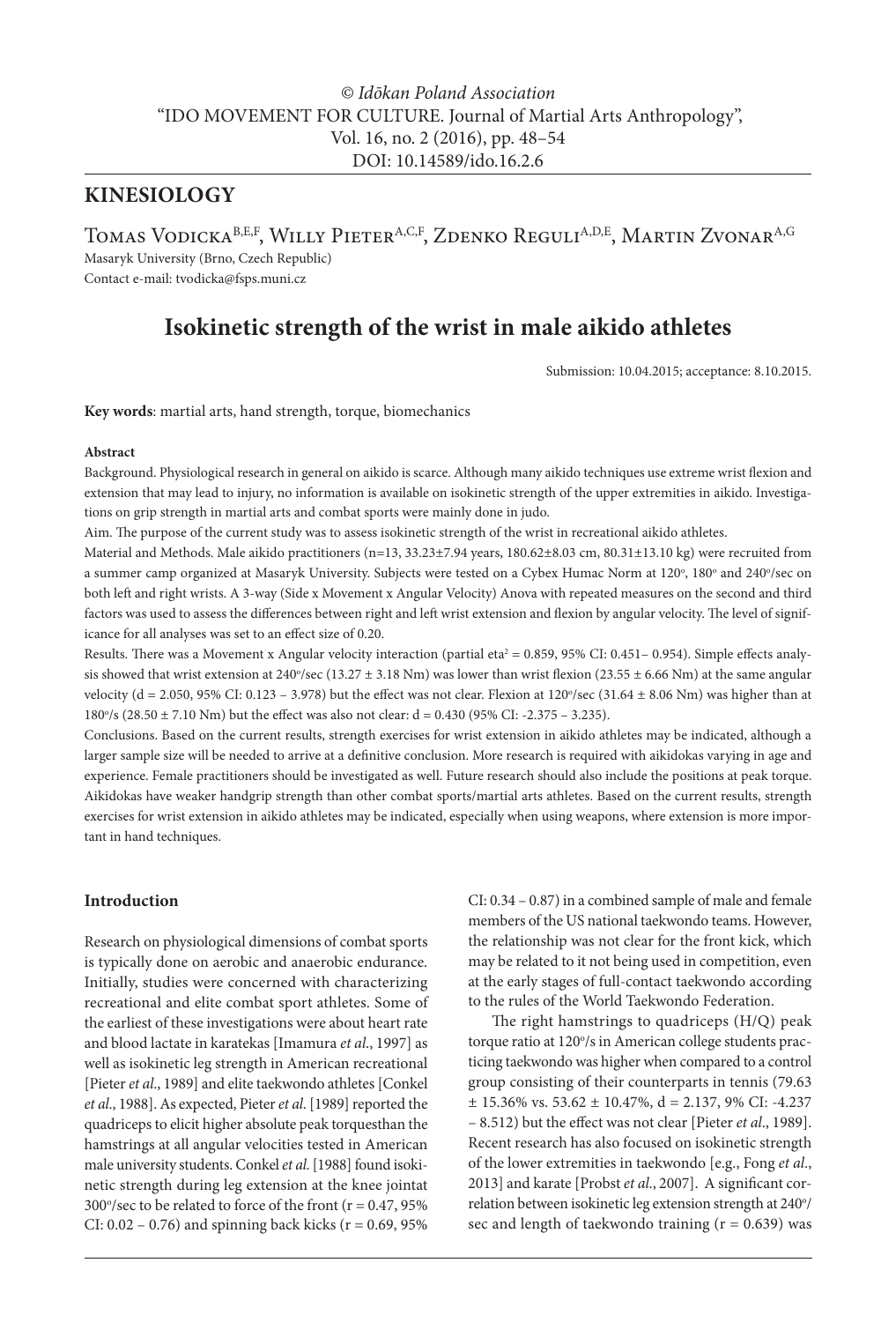reported by Fong *et al*. [2013]. Although not mentioned by the authors, the accuracy of the correlation point estimate seems to indicate that the relationship was not as strong as suggested (95% CI: 0.274 – 0.843). This is especially true for leg flexion at the knee joint at the same angular velocity (r = 0.472, 95% CI: 0.037 – 0.757) with 22.23% (95% CI: 4.01 – 40.45) overlap between isokinetic leg strength and the length of taekwondo training.

Based on the p-value, a combined sample of American male and female university karate athletes recorded a higher peak torque for the left hamstrings at 60°/sec  $(113.2 \pm 24.2 \text{ Nm})$  compared to their control counterparts (101.3  $\pm$  32.2 Nm) but the effect for the pairwise comparison was not clear  $(d = 0.421, 95\% \text{ CI: } -10.895$ – 11.737). Peak torque for the right quadriceps of the karateka (115.2 ± 25.6 Nm) at 180°/sec was significantly higher, according to the p-value, than that of their control counterparts (110.3± 35.3 Nm) [Probst *et al*., 2007] but the effect was also not conclusive  $(d = 0.159, 95\%)$ CI: -12.142 – 12.460).

[Drapsin *et al.* 2010] assessed isokinetic arm extension and flexion strength in male judoka.Without presenting any statistical evidence, the authors reported isokinetic strength during arm flexion to be different for the -81 kg group at  $71.6 \pm 5.3$  kg (702.16  $\pm$  51.98 Nm) from arm extension at  $78.2 \pm 1.9$  kg (766.88  $\pm$  18.63 Nm). However, the difference was not clear when based on the effect size of the pairwise comparison  $(d = 1.914,$ 95% CI: -0.475 – 4.303). For the -90 kg weight category, there also was no difference between arm extension (81.3  $\pm$  3.1 kg; 797.8  $\pm$  30.40 Nm) and flexion (80.7  $\pm$  5.2 kg, 791.4 ± 51.0 Nm): d = 0.176, 95% CI: -25.019 – 25.371, according to the authors, but the effect was not clear as well. Strength was assessed on a Dyno Concept 2000 [Morrisville, VT, USA].

Investigations on grip strength in martial arts and combat sports were mainly done in judo. For instance, Franchini, Takito, Kisset *et al*. [2005] found the right isometric hand grip strength of Brazilian elite male judoka to be 51  $\pm$  10 kgf (254.97 $\pm$  98.07 N) and 49  $\pm$  10 kgf (480.53 ± 98.07 N) for the right and left hand, respectively. The values for the non-elite group were  $42 \pm 11$  kgf (411.88)  $\pm$  107.87 N) and 40  $\pm$  10 kgf (392.27  $\pm$  98.07 N) for the right and left hand, respectively. Based on the p-value as reported by the authors, grip strength between hands was similar in both groups:  $p > 0.05$ . However, when considering the effect sizes, the difference between the right and left hands in the elite group was significant, albeit small (d = 0.202, 95% CI: -1.819 – 2.223) as well as in their non-elitecounterparts ( $d = 0.197, 95\%$  CI: -1.883 – 2.276). The results were not clear for neither group.

Spanish university judoka were divided into weight categories and yielded the following values [Cortell-Tormo *et al*., 2013]: for weight division 50 – 66 kg, grip strength was 44.85±6.63 kg (439.83±66.98 N) followed by 50.12±7.87kg (491.51±77.18 N) for the 67 – 81 kg and

54.15±7.16kg (531.03±70.22 N) for the +81 kg weight categories, respectively. Although not reported by the authors, the difference in absolute strength between the last two weight divisions was large:  $d = 0.548$  (95%) CI: -1.761 – 2.856) but inconclusive. The difference between the first two weight categories was large as well but equally unclear: d = 0.734(95% CI: -1.160 – 3.079).

Forthomme *et al*. [2002] investigated apparently healthy young ( $23 \pm 3$  years) women and men during hand pronation and supination at 90°/sec. Peak torque was normalized in ratio standard for the effect of body mass. Pronation strength of the dominant hand in the men was  $10.5 \pm 3.6$  Nm/kg and  $10.0 \pm 3.8$  Nm/kg for the non-dominant side. When expressed in terms of effect size, the difference was not significant:  $d = 0.139$ , 95% CI: -0.979 – 1.257, albeit not clear. Wrist torque in male students at 10°/sec and 20°/sec was reported to be 49.97Nm and 50.14 Nm, respectively. There also was a wrist position x direction x velocity interaction that was significant with  $F_{77,1657} = 20.08$  (95% CI: 20.0 ± 10.0) [Jung, Hallbeck 2002].

Basic aikido techniques consist from various wrist grips performed in so-called *gotai*, static regime. Defender performs movement against resistance of an attacker. That implies to use strength. In aikido, strengthening by specific methods in unusual. It is believed, that muscular development is comes along with learning and doing techniques. The type of grip used in different combat sports/martial arts vary according to the rules and the aim of the technique. In judo or jujutsu, the sleeve or collar grip is mainly used for which the strength of the thumb is important. In wrestling or MMA, various wrist, neck, ankle, or shoulder grips are employed. They put a strain on developing finger strength, especially when the opponent perspires. In aikido, as a non-competitive martial art, no maximal resistance of the training partner is expected. In addition, the main aim of the wrist grip, which is predominantly used, is to keep palm contact. Endo [2013] suggested that palm contact depended on the ability to move with the partner more than to hold him strongly. Many aikido techniques use extreme wrist flexion and extension [Eckert, Lee, 1993; Olson, Seitz and Guldbradsen, 1996]that may lead to injury if proper training, including strength conditioning [e.g. LaStayo *et al*. 2003], is not included in the program.

Compared to other combat sports/martial arts, research on aikido in general is scarce. For instance, aikido athletes were shown to have the third fastest choice reaction time [Şentuna *et al*. 2010], while [Seitz *et al*. 1990] focused on the effect of aikido on mental health. Şentuna *et al.* [2010] assessed simple auditory and visual reaction times as well as choice reaction time of the dominant and non-dominant hands of beginning and advanced (6 months – 2 years of experience) aikido practitioners. The authors concluded that simple visual reaction time (RT) of the dominant hand in the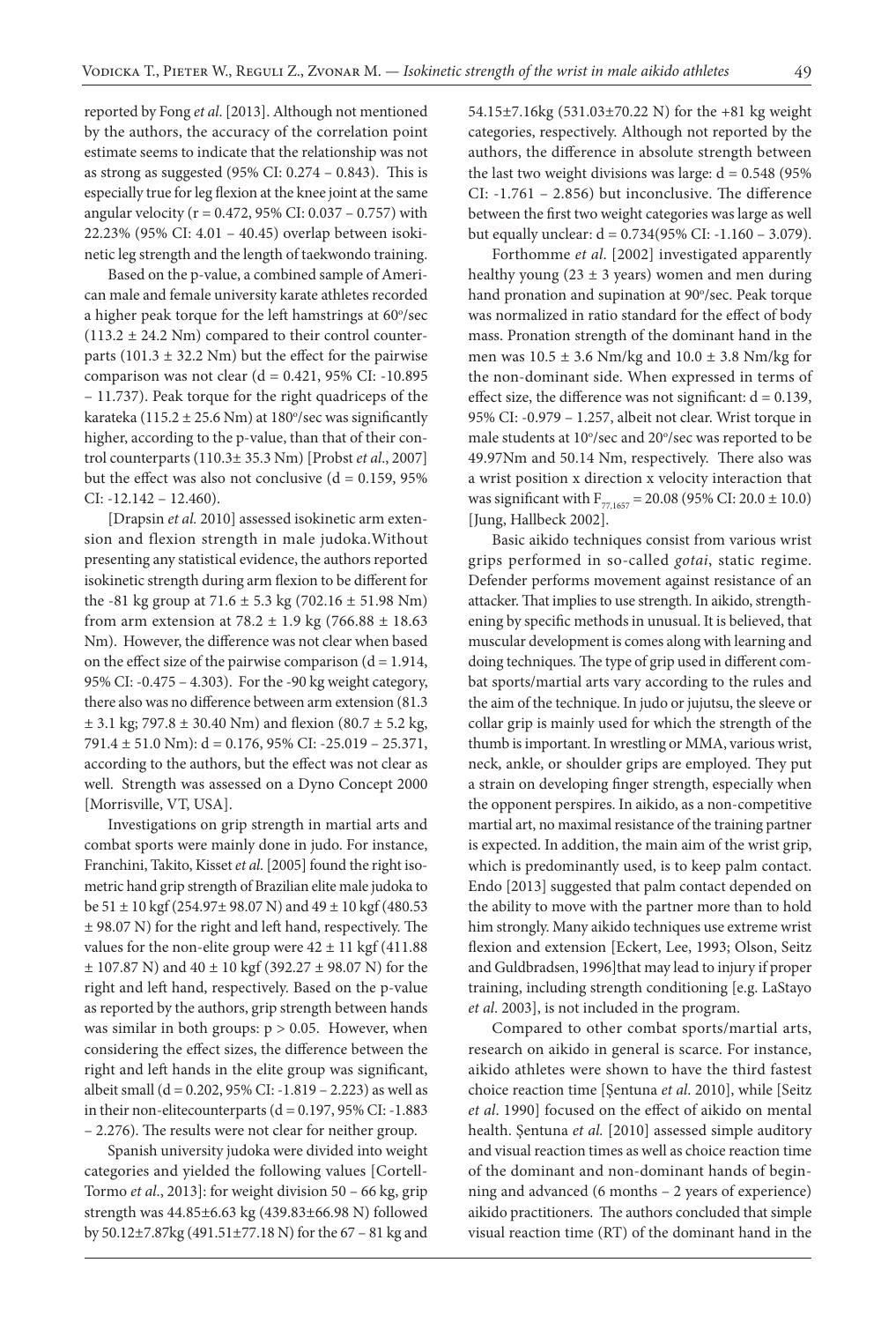experienced group was significantly shorter, which was confirmed by the effect size for the pairwise comparison:  $0.16 \pm 0.02$  sec vs.  $0.22 \pm 0.05$  sec (d = 1.547 (95%) CI: 1.537 – 1.556). No information is available on isokinetic strength of the upper extremities in aikido. The purpose of the current study, then, was to assess isokinetic strength of the wrist in recreational aikido athletes.

#### **Methods**

Male *aikido* practitioners (n=13, 33.23± 7.94 years, 180.62 ± 8.03cm, 80.31 ± 13.10 kg) were recruited from a summer camp organized at Masaryk University. All participants practiced aikido for more than one year regularly for two or three times per week. Average length of aikido practice was 8,50 ±5.01 years. Participants were more advanced than intermediate at the level of 3. Dan  $(n=1)$ , 2. Dan  $(n=1)$ , 1. Dan  $(n=5)$ , 1. Kyu  $(n=5)$ , and 3. Kyu (n=1). The project was approved by the university's review board (IRB) according to the Declaration of Helsinki.After signing the informed consent form, subjects were tested on a Cybex Humac Norm (Stoughton, MA, USA) at 120°, 180° and 240°/sec on both left and right wrists. They were requested and verbally encouraged to exert maximal effort. There was a 2-minute rest interval between angular velocities. Grip strength was assessed with a digital grip analyser (MIE medical research Ltd. Digital Analyser, Leeds, United Kingdom).

A 3-way Side (of the body) x Movement x Angular Velocity Manova with repeated measures on the second and third factors was used to assess the differences between right and left wrist extension and flexion by angular velocity. A 1-way Anova was employed to determine the difference in grip strength between the right and left hands. Comparisons were done in both absolute terms as well as relative to body mass in ratio standard and when allometrically scaled. The level of significance for all analyses was set to an effect size of 0.20.

#### **Results**

Table 1 displays the means and standard deviations of the strength variables by upper extremity. There was no statistically significant difference in absolute grip strength between the right  $(452.83 \pm 96.84 \text{ N})$ and left (447.61  $\pm$  89.18 N) hands (partial eta<sup>2</sup> = 0.001, 95% CI: -0.550 – 0.552; d = 0.058, 95% CI: -34.319– 34.436) but the effects were not clear. There was also no difference between hands when grip strength was expressed in terms of body mass in ratio standard: 5.70  $\pm$  1.24 N.kg<sup>-1</sup> and 5.64  $\pm$  1.15 N.kg<sup>-1</sup> for the right and left hands, respectively (partial eta $^2$  = 0.0009, 95% CI:  $-0.530 - 0.572$ ;  $d = 0.052$ , 95% CI:  $-0.389 - 0.494$ ). Grip strength relative to allometrically scaled body mass did not differ between the right and left hands either: 76.76  $\pm$  15.46 N.kg<sup>-0.405</sup> and 75.91  $\pm$  14.07 N.kg<sup>-0.405</sup>, respec-

|                        | Right side                                   |                                                |                                              |
|------------------------|----------------------------------------------|------------------------------------------------|----------------------------------------------|
| Angular velocity       | Extension                                    | Flexion                                        |                                              |
| $120^\circ$ /sec       | $16.85$ (14.09 – 19.60) ± 4.56 (3.27 – 7.53) | $25.46$ (21.86 – 29.07) ± 5.97 (4.28 – 9.85)   |                                              |
| $180^\circ/\text{sec}$ | $15.85(13.44 - 18.25) \pm 3.98(2.85 - 9.85)$ | $23.77$ (20.79 – 26.75) ± 4.94 (3.54 – 8.15)   |                                              |
| $240^{\circ}/sec$      | $15.15(12.78 - 17.53) \pm 3.93(2.82 - 6.49)$ | $17.23 (14.38 - 20.08) \pm 4.71 (3.38 - 7.58)$ |                                              |
|                        | Left side                                    |                                                |                                              |
| $120^\circ$ /sec       | $15.39(13.21 - 17.56) \pm 3.60(2.58 - 7.53)$ |                                                | $22.85(19.25 - 26.45) \pm 5.96(4.27 - 9.85)$ |
| $180^\circ/\text{sec}$ | $13.77$ (11.81 - 15.73) ± 3.24 (2.33 - 6.56) |                                                | $21.08(17.21 - 24.94) \pm 6.40(4.59 - 8.15)$ |
| $240^{\circ}/sec$      | $17.23(14.38 - 20.08) \pm 4.71(3.38 - 6.49)$ |                                                | $17.23(14.38 - 20.08) \pm 4.71(3.38 - 6.49)$ |

**Table 1.** Means (95% CI) and standard deviations (95% CI) of wrist extension and flexion by angular velocity in male aikidoka

| <b>Table 2.</b> Simple effects analysis of the Movement x Angular Velocity interaction ( $d \pm 95\%$ CI) |  |  |  |  |
|-----------------------------------------------------------------------------------------------------------|--|--|--|--|
|-----------------------------------------------------------------------------------------------------------|--|--|--|--|

|                          | Extension 120%     | Flexion $120^\circ$ /s | Extension 180%     | Flexion $180^\circ$ /s | Extension 240%    | Flexion $240^\circ$ /s |
|--------------------------|--------------------|------------------------|--------------------|------------------------|-------------------|------------------------|
|                          | $13.89 \pm 3.50$   | $22.42 \pm 5.71$       | $18.85 \pm 4.65$   | $16.12 \pm 4.11$       | $14.81 \pm 3.63$  | $24.15 \pm 5.96$       |
| Extension $120^\circ$ /s |                    |                        |                    |                        |                   |                        |
| $13.89 \pm 3.50$         |                    |                        |                    |                        |                   |                        |
| Flexion $120^\circ$ /s   | 1.875              |                        |                    |                        |                   |                        |
| $22.42 \pm 5.71$         | $(0.126 - 3.624)$  |                        |                    |                        |                   |                        |
| Extension 180%           | 1.254              | 0.714                  |                    |                        |                   |                        |
| 18.85±4.65               | $(-0.265 - 2.774)$ | $(-1.209 - 2.637)$     |                    |                        |                   |                        |
| Flexion $180^\circ/s$    | 0.608              | 1.318                  | 0.648              |                        |                   |                        |
| $16.12{\pm}4.11$         | $(-0.802 - 2.018)$ | $(-0.519 - 3.155)$     | $(-0.973 - 2.268)$ |                        |                   |                        |
| Extension 240%           | 0.269              | 1.656                  | 1.008              | 0.352                  |                   |                        |
| $14.81 \pm 3.63$         | $(-1.048 - 1.585)$ | $(-0.111 - 3.422)$     | $(-0.532 - 2.549)$ | $(-1.080 - 1.784)$     |                   |                        |
| Flexion $240^\circ$ /s   | 2.185              | 0.309                  | 1.032              | 1.633                  | 1.970             |                        |
| 24.15±5.96               | $(0.380 - 3.990)$  | $(-1.847 - 2.464)$     | $(-942 - 3.006)$   | $(-0.258 - 3.523)$     | $(0.148 - 3.792)$ |                        |
|                          |                    |                        |                    |                        |                   |                        |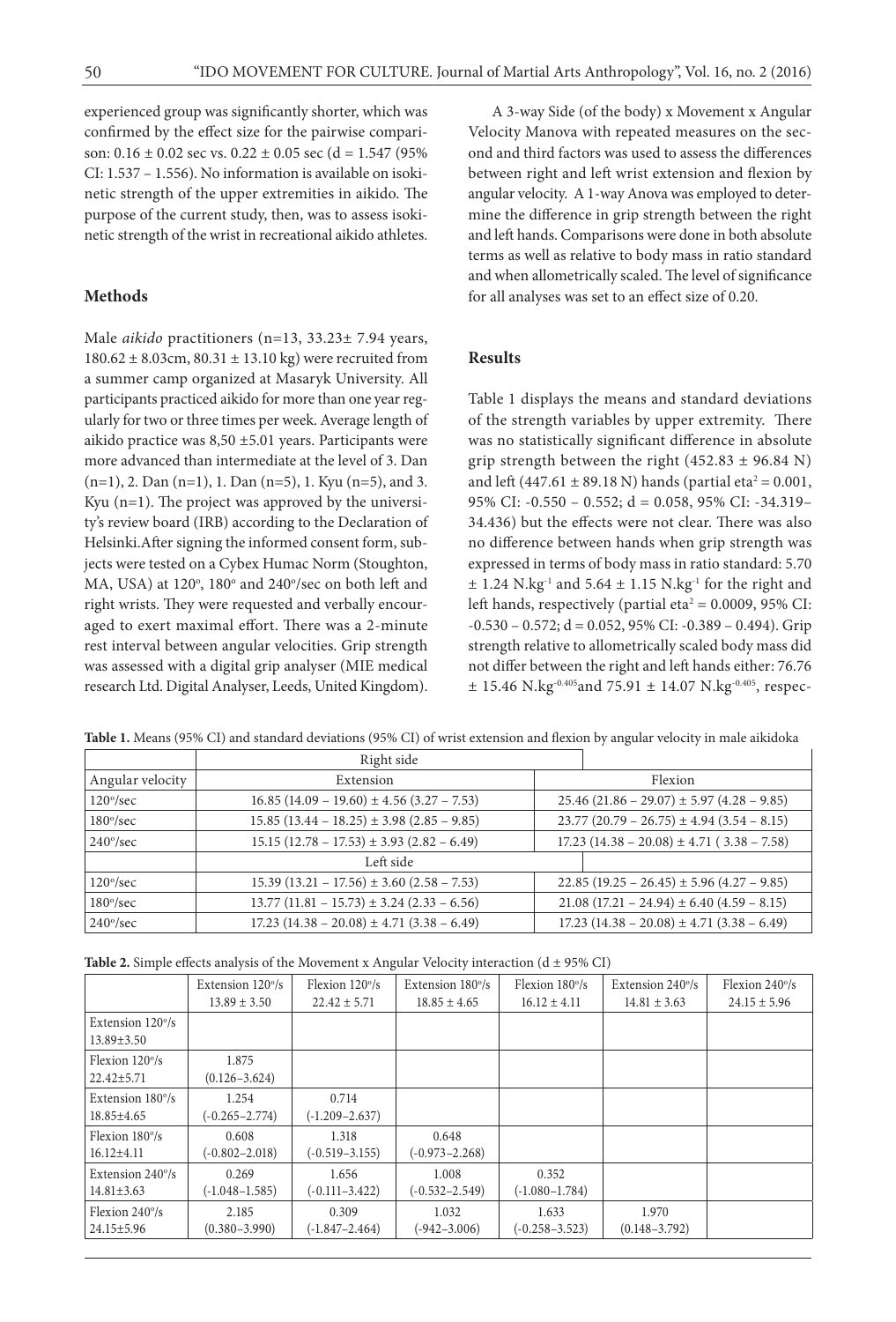tively (partial eta2 = 0.0009, 95% CI: -0.530 – 0.572; d  $= 0.060, 95\%$  CI:  $-5.399 - 5.519$ ).

There was no Side x Movement x Angular velocity interaction for isokinetic wrist strength (partial eta<sup>2</sup> = 0.011, 95% CI: -0.473– 0.620) but the effect was not clear. There was a Movement x Angular velocity interaction (partial eta $^2$  = 0.859, 95% CI: 0.451–0.954). Table 2 depicts the results of the simple effects analysis.

There was no Side x Velocity interaction for isokinetic wrist strength (partial eta $^2$  = 0.028, 95% CI: -0.422 – 0.658) and also no Side x Movement interaction (partial eta<sup>2</sup> = 0.046, 95% CI: -0.382 – 0.684) but neither of the effects was clear. There was no main effect for Side (partial eta<sup>2</sup> = 0.080, 95% CI: -0.317 – 0.722), which was not clear as well. However, there were distinct main effects for Movement (partial eta $^2$  = 0.905, 95% CI: 0.840  $-$  0.986) and Angular Velocity (eta<sup>2</sup> = 0.636, 95% CI:  $0.441 - 0.937$ ).

#### **Discussion**

Table 3 displays comparative values for grip strength in martial arts and combat sports. Taiwanese sedentary men of the same age group (30 – 34 years) as the *aikidoka*, with a mean age of 38.1 years (Wu *et al*., 2009), recorded a combined right and left grip strength of 38.1 kg (95% CI: 33.2 – 43.0 kg) or 373.63 N (95% CI: 325.58 – 421.69 N). Collapsed over side of the body, the *aikidoka* had a grip strength of  $450.22 \pm 91.24$  N; 95% CI of the mean: 413.36 – 487.07 N, which is statistically not different from that of the Taiwanese. Right hand grip strength of an older group (65 – 69 years) of Taiwanese men [Liao *et al*., 2014] was 34.3 ± 5.1 kg (336.37 ± 50.01 N), which is significantly different from that of the *aikidoka*'s but the effect is not clear (d = 1.633 (95% CI: -23.884 – 27.151). Compared to normative data for American age group counterparts from the general population in the age range of 30 – 34 years [Mathiowetz *et al*. 1985], who recorded a grip strength of  $121.8 \pm SE$  4.4 lbs (541.79  $\pm$ SD 22.34 N), the *aikidoka* scored lower on the right hand but the effect was not clear: d = 3.096, 95% CI: -0.038 – 6.230. The value for the left hand of the Americans was  $110.4 \pm SE$  4.2 lbs (491.08  $\pm$  SD 18.68 N), which was also higher than that of the *aikidoka*, although equally unclear (d = 1.733, 95% CI: -1.003 – 4.469). It is possible that the difference may be due to the equipment used. The Americans were tested with a Jamar hydraulic hand dynamometer [Lafayette Instrument, Lafayette, IN, USA].

Franchini *et al*. [2011] compared isometric hand grip strength of elite judoka and reported values of  $51 \pm 10$ kgf (500.14  $\pm$  98.07 N) and 49  $\pm$  10 kgf (480.53  $\pm$  98.07 N) for the right and left hands, respectively. Their nonelite counterparts recorded  $42 \pm 11$  kgf (411.88  $\pm$  107.87 N) and  $40 \pm 10$  kgf (392.27  $\pm$  98.07 N) for the right and left hands, respectively. Although not indicated by the authors, the difference between the elite and non-elite group on the right side was significant, albeit inconclusive  $(d = 0.202, 95\% \text{ CI: } -19.618 - 20.023)$ . For the left side, the difference was large but also not clear when taking

|  |  |  |  |  | Table 3. Comparative descriptive statistics for grip strength [kgf (N)] by side of the body in martial arts and combat sports |  |
|--|--|--|--|--|-------------------------------------------------------------------------------------------------------------------------------|--|
|--|--|--|--|--|-------------------------------------------------------------------------------------------------------------------------------|--|

| Combat sport (Study)                       | Right                                                           | Left                                                            |  |
|--------------------------------------------|-----------------------------------------------------------------|-----------------------------------------------------------------|--|
| Aikido (this study)                        | $452.83 \pm 96.84$                                              | $447.61 \pm 89.18$                                              |  |
| Judo (Little, 1991)                        | $57.7 \pm 9.0$ (565.84±88.26)                                   | 54.0±10.4 (529.56±101.99)                                       |  |
| Wrestling (14 - 17 years) (Roemmich        | Successful:                                                     | Successful:                                                     |  |
| and Frappier, 1993)                        | 53.2±2.4kg (SE*)                                                | 52.8±2.2 kg (SE*)                                               |  |
|                                            | $[521.71 \pm 23.54 \text{ N} \text{ (SE)}; 10.46 \text{ (SD)}]$ | $[517.79 \pm 21.58 \text{ N} \text{ (SE)}; 94.07 \text{ (SD)}]$ |  |
|                                            | Less successful:                                                | Less successful:                                                |  |
|                                            | 47.2±SE 1.8 kg                                                  | 47.2±SE 1.8 kg                                                  |  |
|                                            | $[462.87 \pm 17.65 \text{ N} \ (SE); 76.94 \ (SD)]$             | [462.87 17.65 N (SE); 76.94 (SD)]                               |  |
|                                            | 'SE: standard error                                             | 'SE: standard error                                             |  |
|                                            | "SD: standard deviation                                         | "SD: standard deviation                                         |  |
| Judo (university team, 2000) (Franchini    | 54.3±8.3 (532.50±81.40)                                         | 53.27.4 (521.71±72.57)                                          |  |
| <i>et al.</i> , 2005)                      |                                                                 |                                                                 |  |
| MMA (Schick et al., 2010)                  | $45.8 \pm 6.2$ (449.15 $\pm$ 60.80)                             | 45.6±5.9 (447.18±57.86)                                         |  |
| Boxing (Schick et al., 2010)               | 58.2±6.9 (570.75±67.67)                                         |                                                                 |  |
| Judo (university team, 1996) (Franchini    | 49.5±12.8 (485.43±125.53)                                       | $47.2 \pm 12.4$ (462.87 $\pm$ 121.60)                           |  |
| et al., 2011)                              |                                                                 |                                                                 |  |
| Junior elite wrestlers (Demirkan et al.,   | 49±8 (480.53±78.45)                                             | 48±7.9 (470.72±77.47)                                           |  |
| 2012)                                      |                                                                 |                                                                 |  |
| Brazilian jiujitsu (Vidal Andreato et al., | 43.7±4.8 (428.55±47.07)                                         | $40.1\pm3.8$ (393.25 $\pm$ 37.27)                               |  |
| 2011)                                      |                                                                 |                                                                 |  |
| Judo (Claessens et al., 1984)              | $59.7 \pm 8.8$ (585.46 $\pm 86.30$ )                            | $64.9 \pm 8.9$ (636.45 $\pm 87.28$ )                            |  |
| Judo (Farmosi, 1980)                       | $59.9 \pm 11.2$ (487.42 $\pm$ 109.84)                           | $55.7 \pm 10.7$ (546.23 $\pm$ 104.93)                           |  |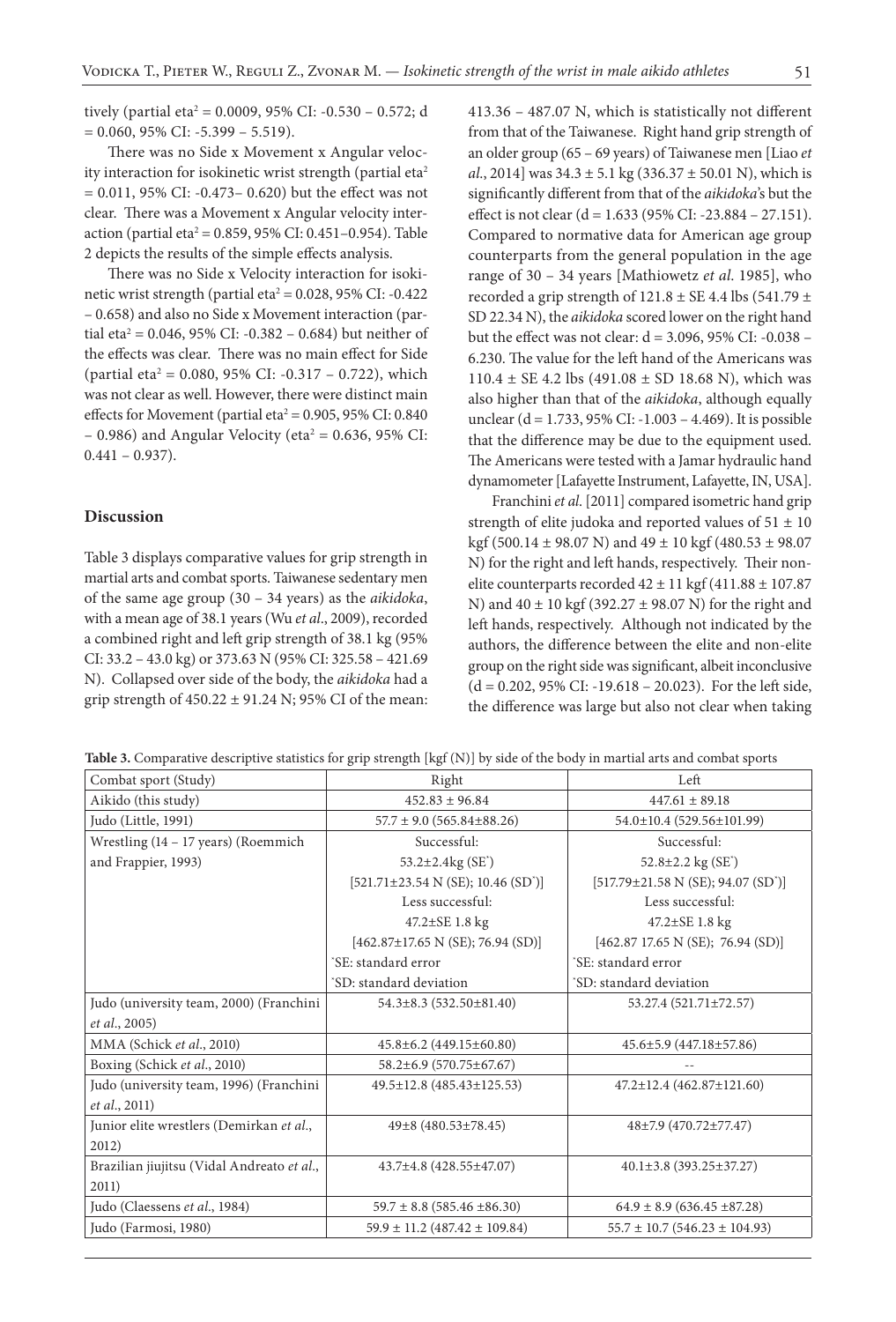into account the effect size of the pairwise comparison:  $d = 0.910$  (95% CI: -18.911 – 20.731).

Hand grip strength in judo was assessed by Detanico *et al*. [2012] using the judo uniform pull test. There was a significant difference between the dominant (478.85  $\pm$  175.13 N) and non-dominant hands (418.54  $\pm$  126.46 N) based on the point estimates of the p-value (0.0114) with a model effect size of 0.59 (95% CI: 0.47 – 0.91). The authors reported the correlation between body mass and absolute pull test (N) to be  $r = 0.51$  with a p-value of 0.00294. The accuracy (95% CI) of the relationship was: 0.057 – 0.789 with a shared variance of 26.01% (95% CI: 5.74 – 46.28), which is not as clear as the point estimate suggests and warrants caution when drawing conclusions.

Sedentary male university students had a right grip strength of 49.3 ± 11.2 kg (219.30 ± 49.82 N) [Marley, Thomson 2000]. The authors did not find any interactions for isokinetic wrist strength involving movement and angular velocity. Their subjects were assessed at 60°, 120° and 180°/sec. However, they did find main effects for movement  $(F_1 = 153.61, 95\% \text{ CI: } 119 - 184)$ and angular velocity ( $F_2 = 27.47$ , 95% CI: 16 – 39). Collapsed over angular velocity, wrist flexion  $(12.38 \pm 5.05)$ Nm) was higher than wrist extension  $(7.31 \pm 4.15 \text{ Nm})$ : d = 1.121, 95% CI: -0.159 – 2.401) but the effect was not clear. The main effect for angular velocity indicated that peak torque at  $60^{\circ}/sec$  (11.46  $\pm$  3.77 Nm) was higher than at 120°/sec (9.77 ± 3.78 Nm, d = 0.457, 95% CI: -0.588  $-1.503$ ) and  $180^{\circ}/sec$  (8.42  $\pm$  3.34 Nm, d = 0.872, 95%) CI: -0.114 – 1.858), but the effects were not clear. There was a large difference between peak torque at 120°/sec  $(9.77 \pm 3.78 \text{ Nm})$  and at 180 $\degree$ /sec (8.42  $\pm$  3.34 Nm, d = 3.94, 95% CI: -0.923 – 1.711) but the effect for the pairwise comparison was also not definitive.

A significant main effect for direction (wrist extension/flexion) was reported by Morse *et al.* [2006] in sedentary men and women:  $F_{1,18} = 19.4$  (95% CI: 19.3) – 19.5). Collapsed over gender and angular velocity, isokinetic strength during wrist flexion (8:21 ± 4.83Nm) was larger than wrist extension  $(5.61 \pm 2.54 \text{ Nm}, d =$ 0.691, 95% CI: -0.474–1.857), but the difference was not clear-cut. The participants were assessed at angular velocities of  $15^\circ$ ,  $30^\circ$ ,  $45^\circ$ ,  $60^\circ$ ,  $75^\circ$ , and  $90^\circ$ /s. In other words, the disparity in peak torque during wrist extension and flexion persisted regardless of level of physical activity.

Allometric scaling in the aikidoka tested did not control for the effect of body mass on wrist strength over and above the ratio standard approach. Previous research showed that differences decreased when strength (1 RM bench press in kg)was expressed in terms of lean body mass using the theoretical exponent:  $6.33 \pm 2.20$  kg.kg <sup>0.67</sup>for the men vs. 3.79  $\pm$  0.61 kg.kg<sup>-0.67</sup> for the women (partial eta<sup>2</sup> = 0.60, 95% CI: 0.50 – 0.91) [Pieter, Bercades 2010]. However, this was not the case in the current study. It is suggested that the differences may be related to

how large the body part is that is involved in the strength measure. That is, the larger the body part, the more (allometric) scaling may control for its effect.

Future research should also include the positions at peak torque. Marley and Thomson [2000] reported wrist position of peak torque at 180°/sec to occur later than at 60°/sec. Similar observations were also relayed by Pieter and Taaffe [1990] in taekwondo for isokinetic leg strength. American elite male and female taekwondo athletes reached peak torque earlier during leg extension at the knee joint than leg flexion with increasing angular velocity. It is suggested that this is related to the so-called catch-up phenomenon, i.e., weaker muscle groups are thought to take longer to catch up with the velocity of the isokinetic machine [Osternig 1986].

#### **Conclusion**

*Aikidoka* have weaker handgrip strength than other combat sports/martial arts athletes. The purpose of grip and the way how it is performed while throwing or pining a partner differs from using grip in other martial arts. Based on the current results, strength exercises for wrist extension in aikido athletes may be indicated, especially when using weapons, where extension is more important in hand techniques. In the future, in vivo experiment should be examined after programming hand and forearm strength program.

#### **References**

- 1. Claessens A.L.M., Beunen G.P., Simons J.M., Wellens R.I., Gelfold D., Nuyts M.M. (1984), *Body structure, somatotype, and motor fitness of top class Belgian judoists* [in:] J.A. Day [ed.], The 1984 Olympic Scientific Congress Proceedings: *Perspectives in Kinathropometry*, Human Kinetics, Champaign, IL, pp. 155–163.
- 2. Conkel B., Braucht J., Wilson W., Pieter W., Taaffe D., Fleck S., Kearney J.T. (1988), *Isokinetic torque, kick velocity and force in taekwondo*, "Medicine and Science in Sports and Exercise", no. 20, 2, p. S5.
- 3. Cortell-Tormo J.M., Perez-Turpin J.A., Lucas-Cuevas A.G., Perez-Soriano P., Llana-Belloch S., Martinez-Patino M.J. (2013), *Handgrip strength and hand dimensions in highlevel inter-university judoists*, "Archives of Budo", vol. 9, no. 1, pp. 21–28.
- 4. Demirkan E., Unver R., Kutlu M., Koz M. (2012), *The comparison of physical and physiological characteristics of junior elite wrestlers*, "Nigde University Journal of Physical Education and Sport Sciences", vol. 6, no. 2, pp. 138–144.
- 5. Detanico D., Arins F.B., Dal Pupo J., Dos Santos S.G. (2012), *Strength parameters in judo athletes: an approach using hand dominance and weight categories*, "Human Movement", vol. 13, no. 4, pp. 330–336.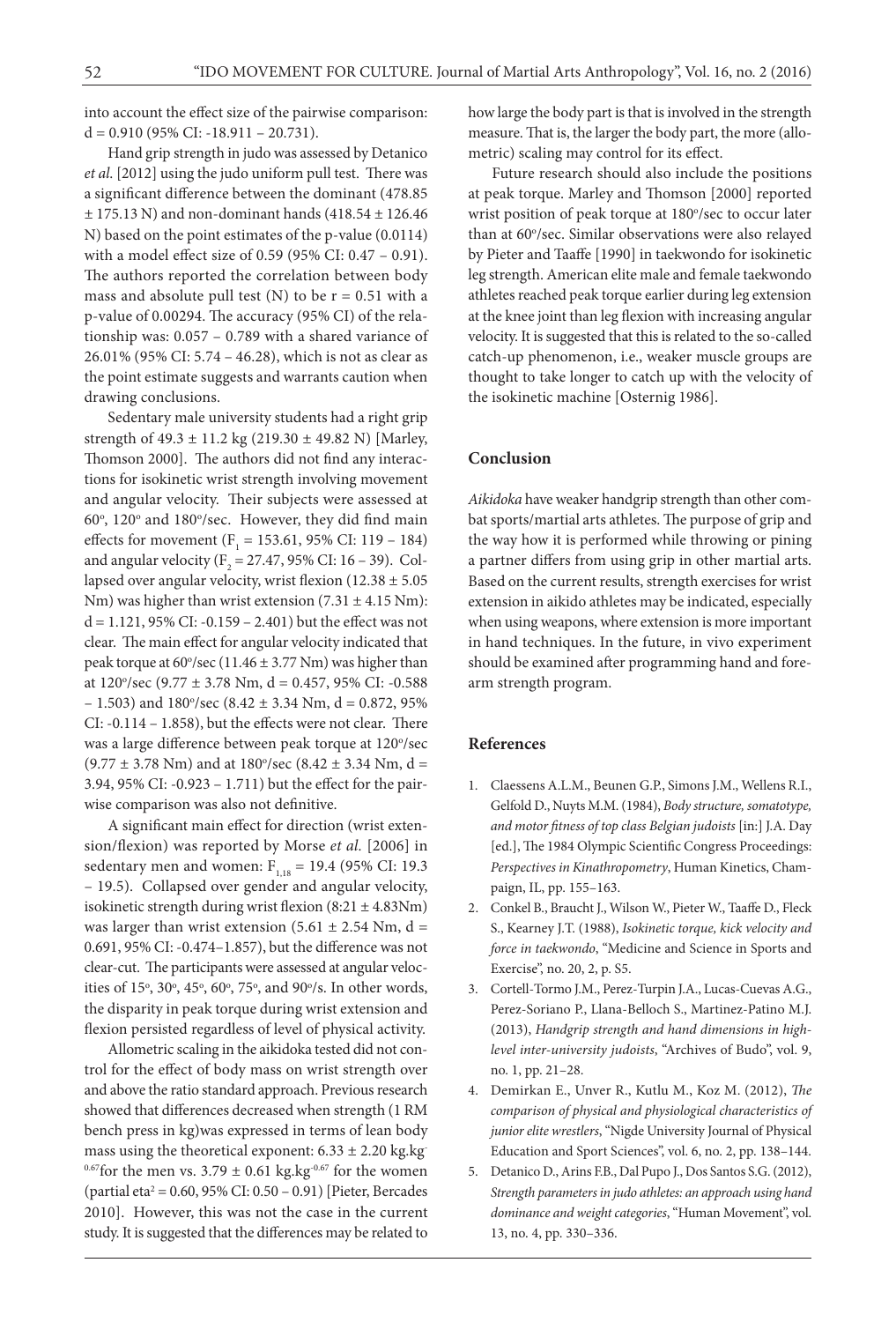- 6. Drapsin M., Drid P., Grujic N., Trivic T. (2010), *Fitness level of male competitive judo players*, "Journal of Combat Sports and Martial Arts", vol. 1, no. 1 (2), pp. 27–29.
- 7. Eckert J.V., Lee T.K. (1993), *The anatomy of Nikyo (aikido 2nd teaching)*, "Perceptual and Motor Skills", vol. 77, no. 3, pp. 707–715.
- 8. Endo S. (2013), *Vibration and Connection, The Aikido that I Pursue*, "Saku: Kosaido Publishing".
- 9. Farmosi I. (1980), *Body-composition, somatotype and some motor performance of judoists*, "Journal of Sports Medicine and Physical Fitness", vol. 20, no. l, pp. 431–434.
- 10. Fong S.S.M., Ng S.S.M., Chow L.P.Y., Chow C.C., Chung L.M.Y. (2013), *Greater knee muscular strength during high velocity movement among practitioners of taekwondo*, "Journal of Combat Sports and Martial Arts", vol. 4, no. 1 (2), pp. 15–18.
- 11. Forthomme B., Croisier J.L., Foidart-Dessalle M., Crielaard J.M. (2002), *Isokinetic assessment of the forearm and wrist muscles*, "Isokinetics and Exercise Science", vol. 10, no. 3, pp. 121–128.
- 12. Franchini E., Del Vecchio F.B., Matsushigue K.A., Artioli G.G. (2011), *Physiological profiles of elite judo athletes*, "Sports Medicine", vol. 41, no. 2, pp. 147–166.
- 13. Franchini E., Takito M.Y., Kiss M.A.P.D.M., Sterkowicz S. (2005), *Physical fitness and anthropometrical differences between elite and non-elite judo players*, "Biology of Sport", vol. 22, no. 4, pp. 315–328.
- 14. Imamura H., Yoshimura Y., Uchida K., Tanaka A., Nishimura S., Nakazawa A.T. (1997), *Heart rate, blood lactate responses and ratings of perceived exertions to 1,000 punches and 1,000 kicks in collegiate karate practitioners*, "Applied Human Science, Journal of Physiological Anthropology", vol. 16, no. 1, pp. 9–13.
- 15. Jung M.C., Hallbeck M.S. (2002), *The effect of wrist position, angular velocity, and exertiondirection on simultaneous maximal gripforce and wrist torqueunder the isokinetic conditions (sic)*, "International Journal of Industrial Ergonomics ", vol. 29, no. 3, pp. 133–143.
- 16. Lafayette Instrument Company, Inc. (2004), *JAMAR Hydrolic Hand Dynamometer*, "Lafayette", IN, USA.
- 17. LaStayo P.C., Woolf J.M., Lewek M.D., Snyder-Mackler L., Reich T., Lindstedt S.L. (2003), *Eccentric muscle contractions: their contribution to injury, prevention, rehabilitation, and sport*, "Journal of Orthopedic and Sports Physical Therapy", vol. 33, no.10, pp. 557–571.
- 18. Liao W.C., Wang C.H., Yu S.Y., Chen L.Y., Wang C.Y. (2014), *Grip strength measurement in older adults in Taiwan*: *A comparison of three testing positions*, "Australasian Journal on Ageing", vol. 33, no. 4, pp. 278–282.
- 19. Little N.G. (1991), *Physical performance attributes of junior and senior women, juvenile, junior and senior men judokas*, "Journal of Sports Medicine and Physical Fitness", vol. 31, no. 4, pp. 510–520.
- 20. Marley R.J., Thomson M.R. (2000), *Isokinetic strength characteristics in wrist flexion and extension*, "International Journal of Industrial Ergonomics", vol. 25, no. 6, pp. 633–643.
- 21. Mathiowetz V., Kashman N., Volland G., Weber K., Dowe M., Rogers S. (1985), *Grip and pinch strength: normative data for adults*, "Archives of Physical Medicine and Rehabilitation", vol. 66, no. 2, pp. 69–74.
- 22. Morse J.L., Jung M.C., Bashford G.R., Hallbeck M.S. (2006), *Maximal dynamic grip force and wrist torque: The effects of gender, exertion direction, angular velocity, and wrist angle*, "Applied Ergonomics", vol. 37, no. 6, pp. 737–742.
- 23. Olson G.D., Seitz F.C., Guldbradsen F. (1996), *An inquiry into application of Gokyo (Aikido's Fifth Teaching) on human anatomy,* "Perceptual and Motor Skils", vol. 82, no. 3, pp. 1299–1303.
- 24. Osternig L.R. (1986), *Isokinetic dynamometry: implications for muscle testing and rehabilitation* [in:] K.B. Pandolf [ed.] *Exercise and Sport Sciences Reviews*, vol. 14, MacMillan Publishing Co., New York, pp. 45–80.
- 25. Pieter W., Bercades L.T. (2010), *Strength and power in Filipino varsity taekwondo*, "Ido – Ruch dla Kultury / Movement for Culture", no. 10, pp. 67–72.
- 26. Pieter W., Taaffe D. (1990), *Peak torque and strength ratios of elite taekwondo athletes*, "Commonwealth and International Conference Proceedings", vol. 3, Sport Science. Part 1, Auckland, New Zealand: NZAHPER, pp. 67–79.
- 27. Pieter W., Taaffe D., Troxel R., Heijmans J. (1989), *Isokinetic peak torque of the quadriceps and hamstrings of college age taekwondo athletes*, "Journal of Human Movement Studies", vol. 16, no. 1, pp. 17–25.
- 28. Probst M.M., Fletcher R., Seelig D. (2007), *A comparison of lower-body flexibility, strength, and knee stability between karate athletes and active controls*, "Journal of Strength and Conditioning Research", vol. 21, no. 2, pp. 451–455.
- 29. Roemmich J.N., Frappier J.P. (1993), *Physiological determinants of wrestling success in high school athletes*, "Pediatric Exercise Science", vol. 5, no. 2, pp.134–144.
- 30. Schick M.G., Brown L.E., Jared W., Coburn J.W., Beam W.C., Schick E.E., Dabbs N.C. (2010), *Physiological profile of mixed martial artists*, "Medicina Sportiva", vol. 14, no. 4, pp. 182–187.
- 31. Seitz F.C., Olson G.D., Locke B., Quam R. (1990), *The martial arts and mental health: the challenge of managing energy,*  "Perceptual and Motor Skills", vol. 70, no. 2, pp. 459–464.
- 32. Şentuna B., Irez G.B., Akpinar S., Irez S.G., Korkusuz F. (2010), *Six months aikido training shortens reaction time,*  "International Journal of Human Sciences", vol. 7, no. 2, pp. 1051–1058.
- 33. Vidal Andreato L., Franzói de Moraes S.M., Lopes de Moraes Gomes T., Del Conti Esteves J.V., Vidal Andreato T., Franchini E. (2011), *Estimated aerobic power, muscular strength and flexibility in elite Brazilian jiu-jitsu athletes,* "Sports et Science", vol. 26, no. 6, pp.329–337.
- 34. Wu S.W., Su-Fang Wu S.F., Liang H.W., Wu Z.T., Huang S. (2009), *Measuring factors affecting grip strength in a Taiwan Chinese population and a comparison with consolidated norms,* "Applied Ergonomics", vol. 40, no. 4, pp. 811–815.